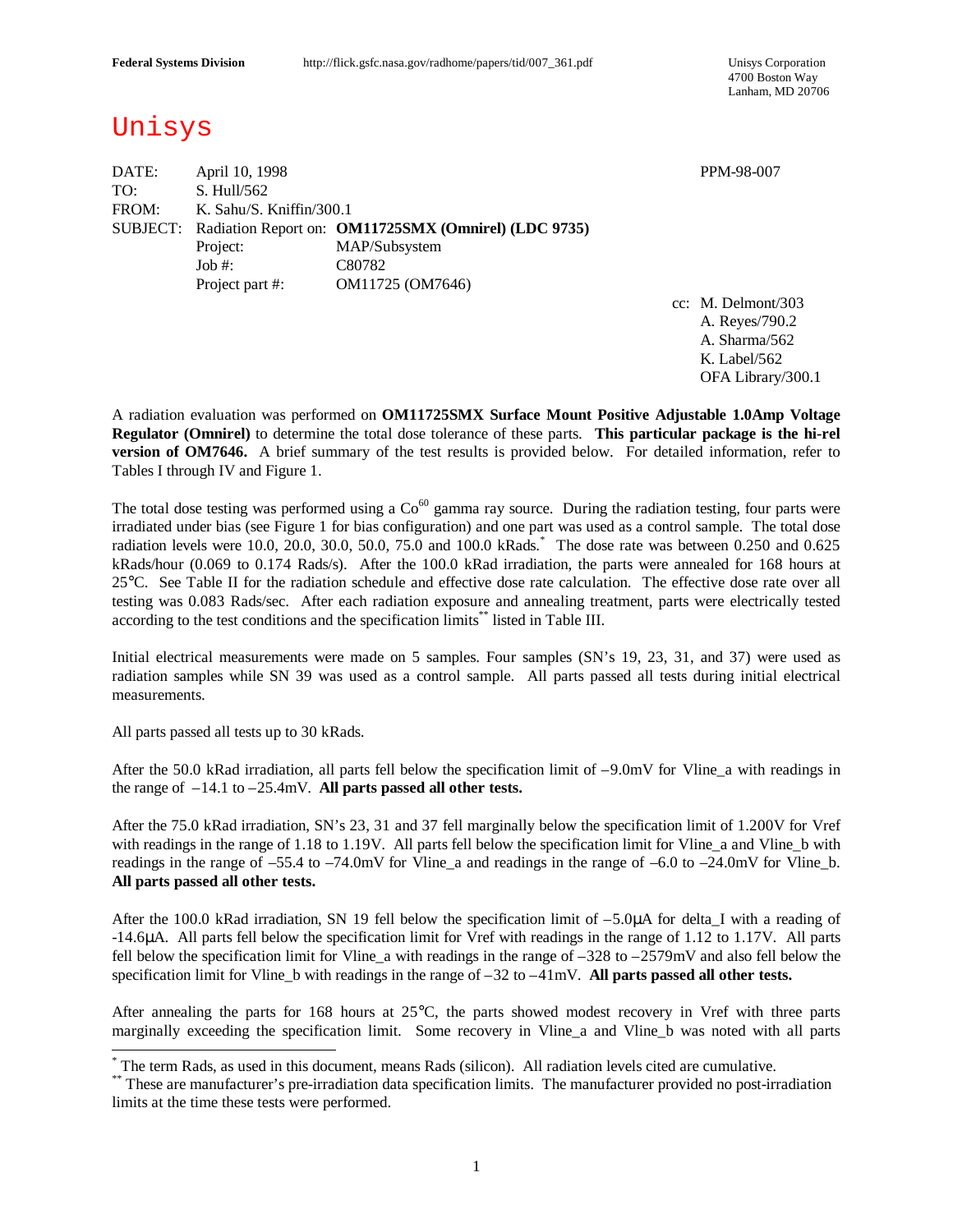continuing to fall below the specification limits with readings in the range of  $-66$  to  $-105$ mV and  $-6.8$  to  $-31$ mV respectively. SN's 31 and 37 however, fell marginally below the specification limit of  $-5.0\mu A$  for delta I with readings of –13.2 and –19.0μA respectively.

Table IV provides a summary of the test results with the mean and standard deviation values for each parameter after each irradiation exposure and annealing step.

Any further details about this evaluation can be obtained upon request. If you have any questions, please call me at (301) 731-8954.

#### \_\_\_\_\_\_\_\_\_\_\_\_\_\_\_\_\_\_\_\_\_\_\_\_\_\_\_\_\_\_\_\_\_\_\_\_\_\_\_\_\_\_\_\_\_\_\_\_\_\_\_\_\_\_\_\_\_\_\_\_\_\_\_\_\_\_\_\_\_\_\_\_\_\_\_\_\_\_\_\_\_\_\_\_\_\_\_\_\_\_\_\_ ADVISORY ON THE USE OF THIS DOCUMENT

The information contained in this document has been developed solely for the purpose of providing general guidance to employees of the Goddard Space Flight Center (GSFC). This document may be distributed outside GSFC only as a courtesy to other government agencies and contractors. Any distribution of this document, or application or use of the information contained herein, is expressly conditional upon, and is subject to, the following understandings and limitations:

(a) The information was developed for general guidance only and is subject to change at any time;

(b) The information was developed under unique GSFC laboratory conditions that may differ substantially from outside conditions;

(c) GSFC does not warrant the accuracy of the information when applied or used under other than unique GSFC laboratory conditions;

(d) The information should not be construed as a representation of product performance by either GSFC or the manufacturer;

(e) Neither the United States government nor any person acting on behalf of the United States government assumes any liability resulting from the application or use of the information.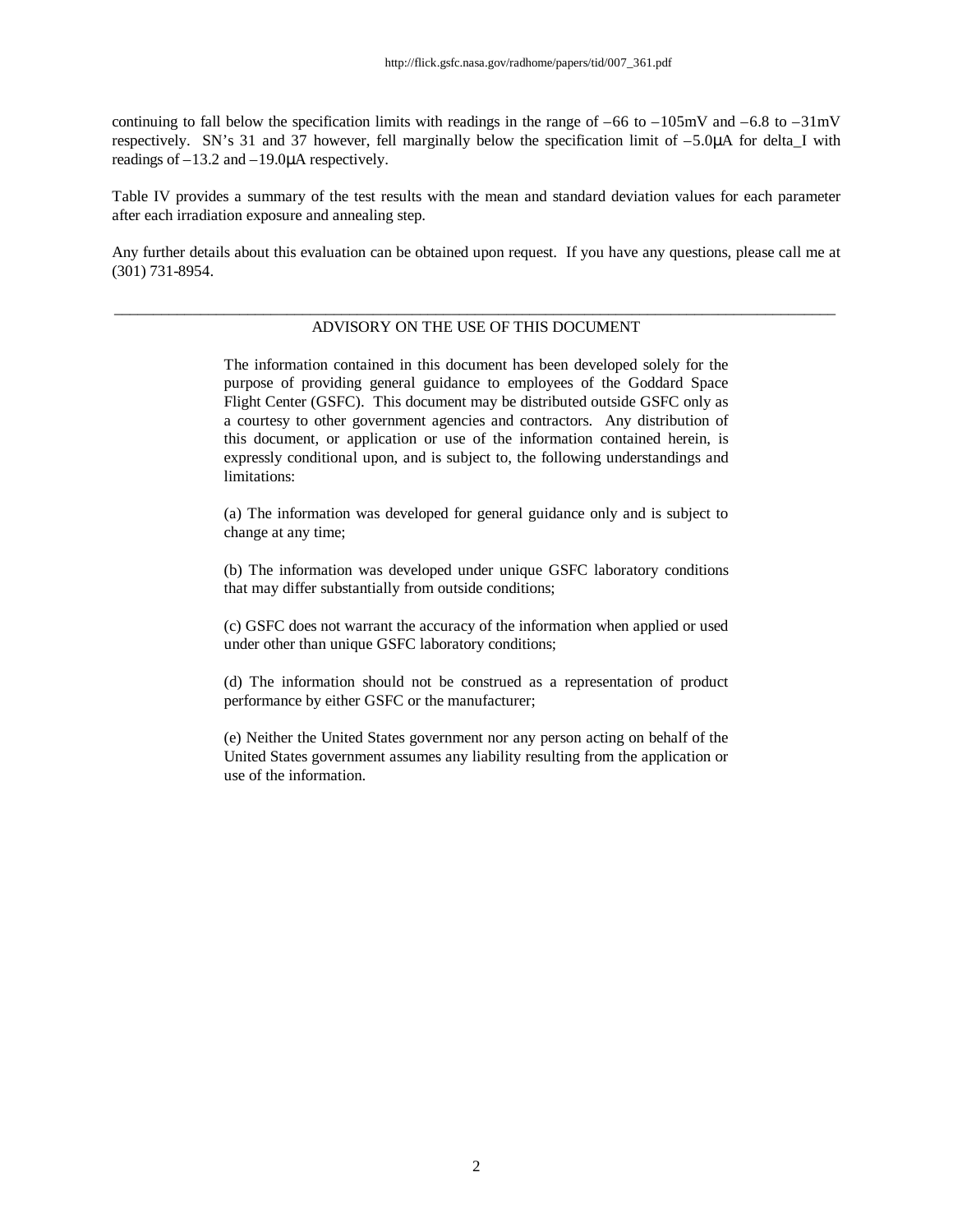



- 1. Pin 1:  $V_{OUT}$ , Pin 2: Adjust, Pin 3:  $V_{IN}$ , Case: Isolated
- 2. R1 =  $250\Omega \pm 5\%$  ¼W.
- 3. R2 =  $5k\Omega \pm 5\%$  ¼W.
- 4.  $R_L = 3kΩ ±5%$  <sup>1</sup>/<sub>2</sub>W.
- 5.  $V_{IN} = 35.0V \pm 0.5V$ .
- 6.  $V_{\text{OUT}} = 26.8V \pm 0.5V$ .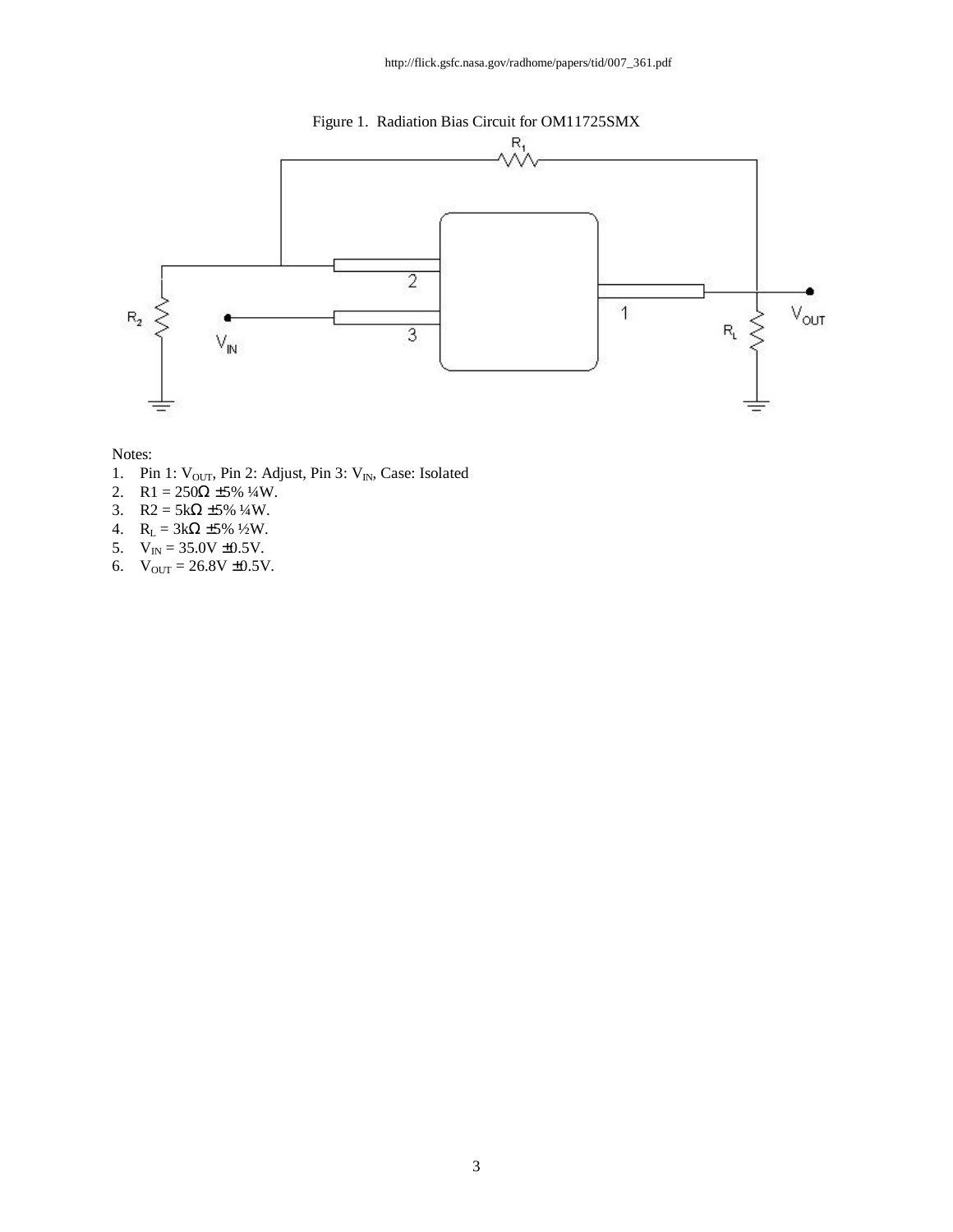| Generic Part Number:                        | OM11725SMX (OM7646)                          |
|---------------------------------------------|----------------------------------------------|
| MAP/Subsystem Part Number                   | <b>OM11725SMX</b>                            |
| Charge Number:                              | C80644                                       |
| Manufacturer:                               | Omnirel                                      |
| Lot Date Code (LDC):                        | 9735                                         |
| <b>Quantity Tested:</b>                     | 15                                           |
| Serial Number of Control Sample:            | 39                                           |
| <b>Serial Numbers of Radiation Samples:</b> | 19, 23, 31, and 37                           |
| Part Function:                              | Positive Adjustable 1.0Amp Voltage Regulator |
| Part Technology:                            | Bipolar                                      |
| Package Style:                              | 3 Pin Hermetic Isolated Surface Mount        |
| Test Equipment:                             | A540                                         |
| Test Engineer:                              | S. Archer-Davies                             |

### TABLE I. Part Information

• No radiation tolerance/hardness was guaranteed by the manufacturer for this part.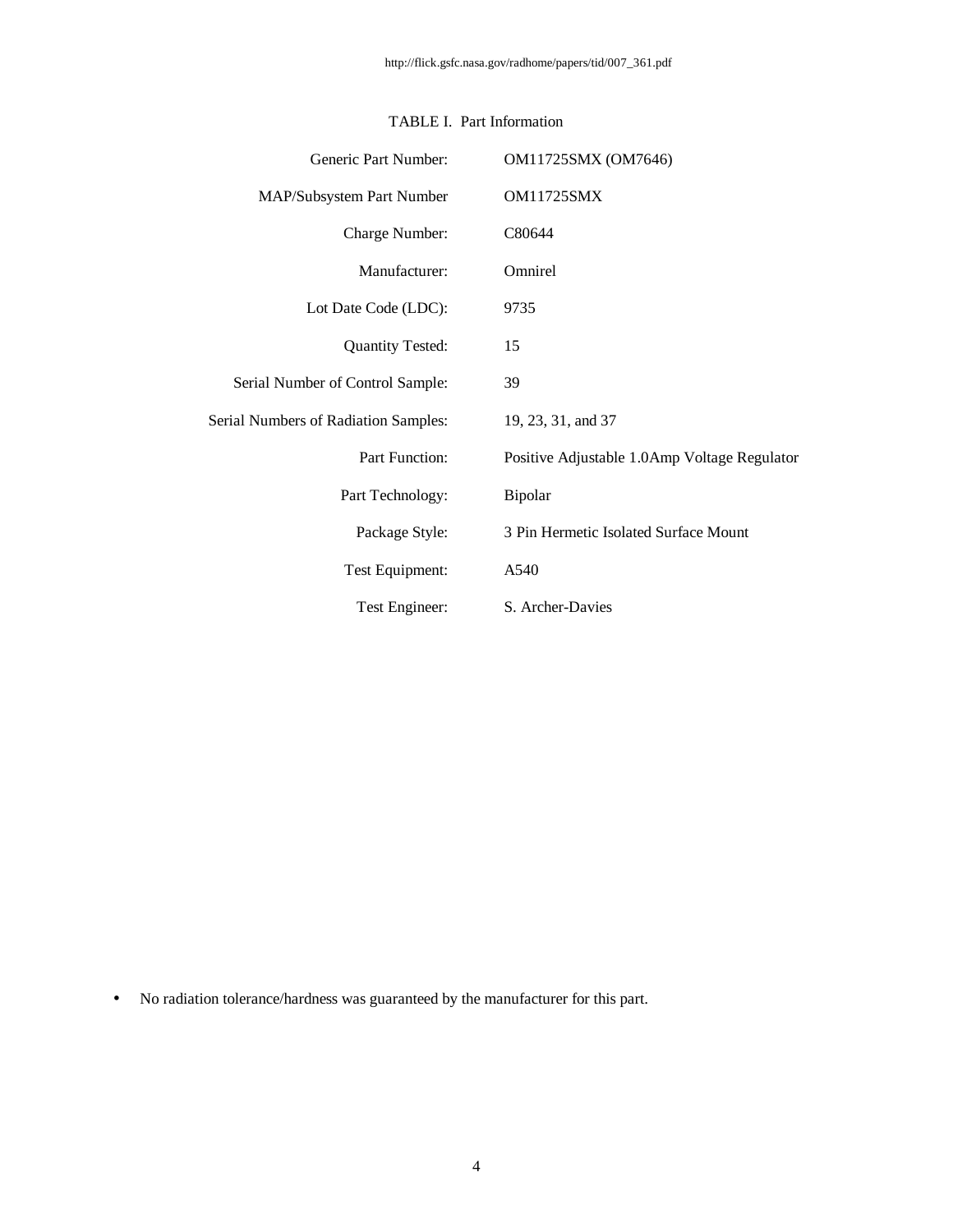| TABLE II. Radiation Schedule for OM11725SMX                                 |  |
|-----------------------------------------------------------------------------|--|
|                                                                             |  |
|                                                                             |  |
|                                                                             |  |
|                                                                             |  |
|                                                                             |  |
|                                                                             |  |
|                                                                             |  |
|                                                                             |  |
|                                                                             |  |
|                                                                             |  |
|                                                                             |  |
|                                                                             |  |
|                                                                             |  |
|                                                                             |  |
|                                                                             |  |
|                                                                             |  |
|                                                                             |  |
|                                                                             |  |
| Effective Dose Rate = $100,000$ RADS/14 DAYS=297.6 RADS/HOUR=0.083 RADS/SEC |  |

PARTS WERE IRRADIATED AND ANNEALED UNDER BIAS, SEE FIGURE 1.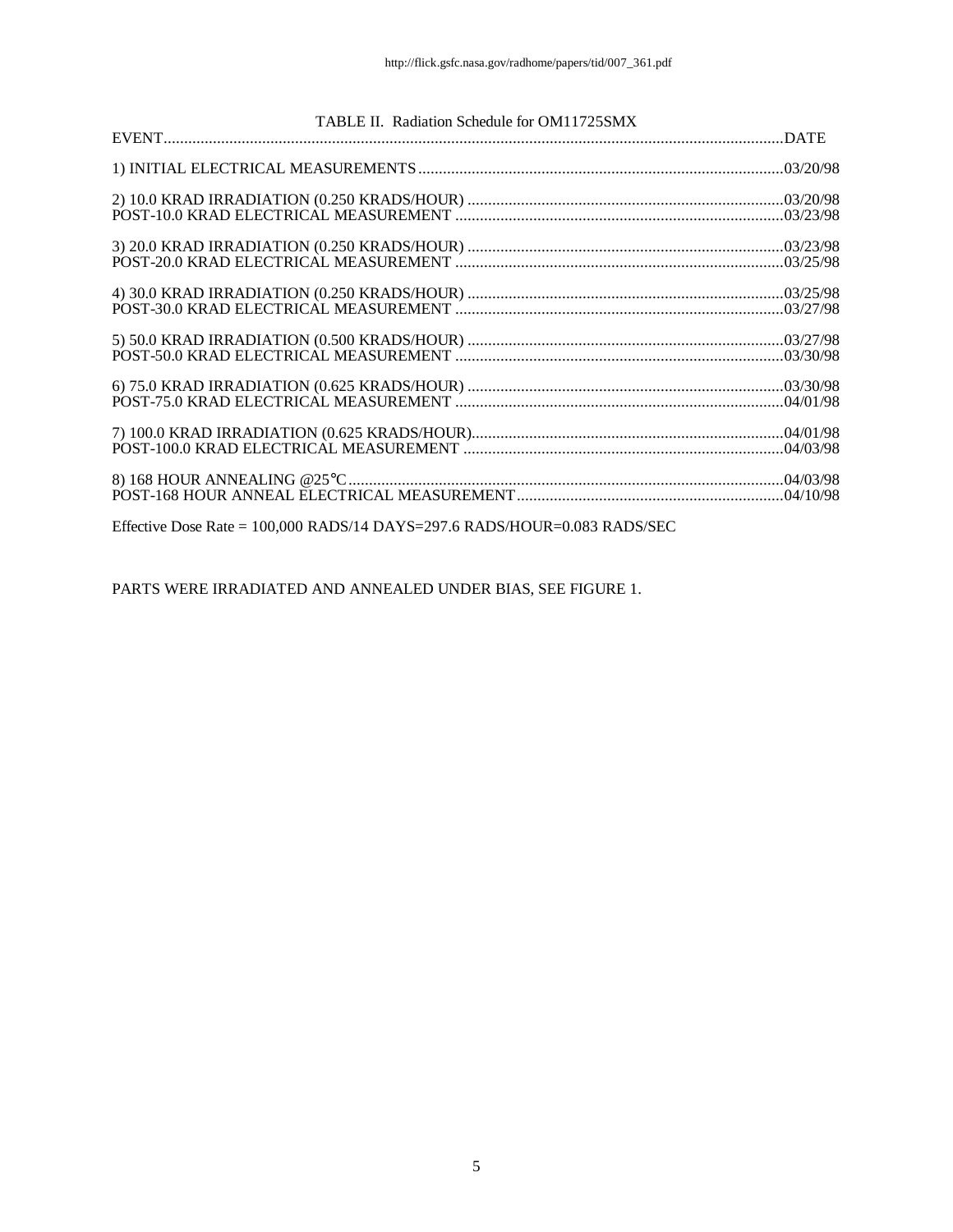| <b>Test</b>         |                   |                                                                         | Spec.   | Lim.       |
|---------------------|-------------------|-------------------------------------------------------------------------|---------|------------|
| #                   | <b>Parameter</b>  | Units Test Conditions /2                                                | min     | max        |
| $\mathbf{1}$        | iadj_1            | $mN_{\text{DIFF}} = 3.3V$                                               |         | 100        |
| $\overline{2}$      | iadj_2            | $mN_{\text{DIFF}} = 40V$                                                |         | <b>100</b> |
| 3                   | iadj <sub>3</sub> | $mN_{\text{DIFF}} = 60V$                                                |         | 100        |
| $\overline{\bf{4}}$ | delta I           | $mN_{\text{DIFF}} = 3.0V, 10mA \mathcal{L}I_L \mathcal{L}195mA$         | $-5.0$  | 5.0        |
| 5                   | delta I           | $mA$ $V_{\text{DIFF}}$ = 40V, 10mA £I <sub>L</sub> £195mA               | $-5.0$  | 5.0        |
| 6                   | vref              | $V$ $V_{\text{DIFF}} = 40V$                                             | 1.200   | 1.300      |
| 7                   | vline a           | $mV$ 3.0V £ $V_{\text{DIFF}}$ £40V, $V_{\text{OUT}}$ = $V_{\text{REF}}$ | $-9.0$  | 9.0        |
| 8                   | vline b           | $mV$ 40V £ $V_{\text{DIFF}}$ £60V, $V_{\text{OUT}} = V_{\text{REF}}$    | $-5.0$  | 5.0        |
| 9                   | vload             | $mV V_{\text{DIFF}} = 40V, 10mA \mathcal{L}I_L \mathcal{L}195mA$        | $-15.0$ | 15.0       |
| 10                  | ilmin 3V          | $mA V_{\text{DIFF}} = 3.0V, V_{\text{OUT}} = 1.4V$ (forced)             | $-5.0$  | 5.0        |
| 11                  | ilmin_3.3V        | $mA V_{\text{DIFF}} = 3.3V, V_{\text{OUT}} = 1.4V \text{ (forced)}$     | $-5.0$  | 5.0        |
| 12                  | ilmin 40V         | $mA V_{\text{DIFF}} = 40V, V_{\text{OUT}} = 1.4V \text{ (forced)}$      | $-5.0$  | 5.0        |
| 13                  | ilmin 60V         | $mAV_{\text{DIFF}} = 60V$ , $V_{\text{OUT}} = 1.4V$ (forced)            | $-7.0$  | 7.0        |

### Table III. Electrical Characteristics of OM11725SMX /1

Notes:

1/ These limits are the manufacturer's non-irradiated data sheet specification limits. No post-irradiation limits were provided by the manufacturer at the time the tests were performed.

 $2/\mathrm{I}_\mathrm{L} = 8\mathrm{mA}$  unless otherwise specified.